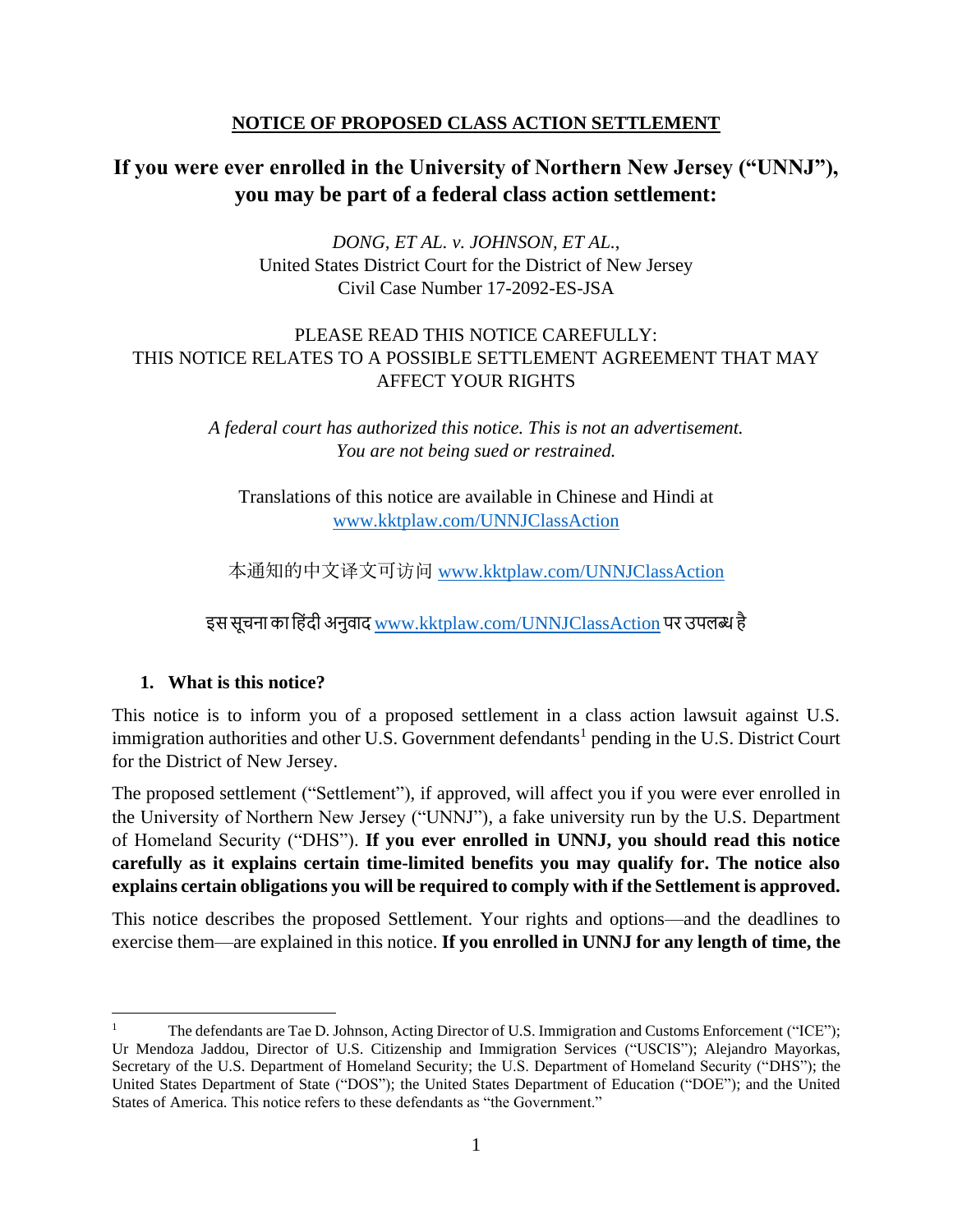**Settlement will affect your legal rights and obligations regardless of whether you act. You do not need to live or be present in the United States for the Settlement to affect you.** 

### **2. What is this lawsuit about?**

This lawsuit involves the University of Northern New Jersey ("UNNJ"). UNNJ was a fake university set up by the U.S. Government to target brokers and recruiters who sought to abuse the U.S. immigration system for financial gain. After UNNJ was closed in April 2016, the Government terminated the status of noncitizens who had enrolled in UNNJ in the Student and Exchange Visitor Information System ("SEVIS"). Several of these noncitizens (the "Plaintiffs") sued the Government, alleging that these termination decisions and related actions violated the law. The Plaintiffs sued on behalf of themselves, but also sought to represent all non-U.S. citizens who ever enrolled at UNNJ. This means that the case was brought as what is called a "class action." The class of persons affected by the proposed Settlement are all individuals who ever enrolled in UNNJ for any length of time.

Before Plaintiffs' claims were decided by the Court, Plaintiffs and the Government reached a Settlement. The Settlement cannot take effect, however, unless the Court approves the Settlement after a hearing to decide whether the Settlement is fair (a "Fairness Hearing"). Details about when and where the Fairness Hearing will be held can be found below (see Question No. 8).

### **3. Will the Settlement affect me?**

The Court has preliminarily certified the following class of people who will be bound by the Settlement (the "Class"): "Any noncitizen who, for any period of time, enrolled in the University of Northern New Jersey." **Therefore, the Settlement will affect your rights and responsibilities (you are a "Class Member") if you were enrolled in UNNJ for any length of time**.

Class Members have the opportunity to oppose the Settlement (see Question No. 6). If the Court decides not to approve the Settlement, however, the lawsuit will continue as if there had been no Settlement or certification of a Class.

### **4. Why is there a Settlement?**

The Court has not decided in favor of either side in this case. The Government denies all allegations of wrongdoing but is settling to avoid the expense and inconvenience of continuing to litigate the case. Plaintiffs and the lawyers representing them ("Plaintiffs' Counsel") believe the Settlement is in the best interests of the class because it provides substantial immigration-related benefits to the class which class members would not receive if Plaintiffs lost the lawsuit or were only partially successful. In addition, the Settlement avoids the expense and delay of pursuing the case through trial and any appeals, which might otherwise continue for several more years.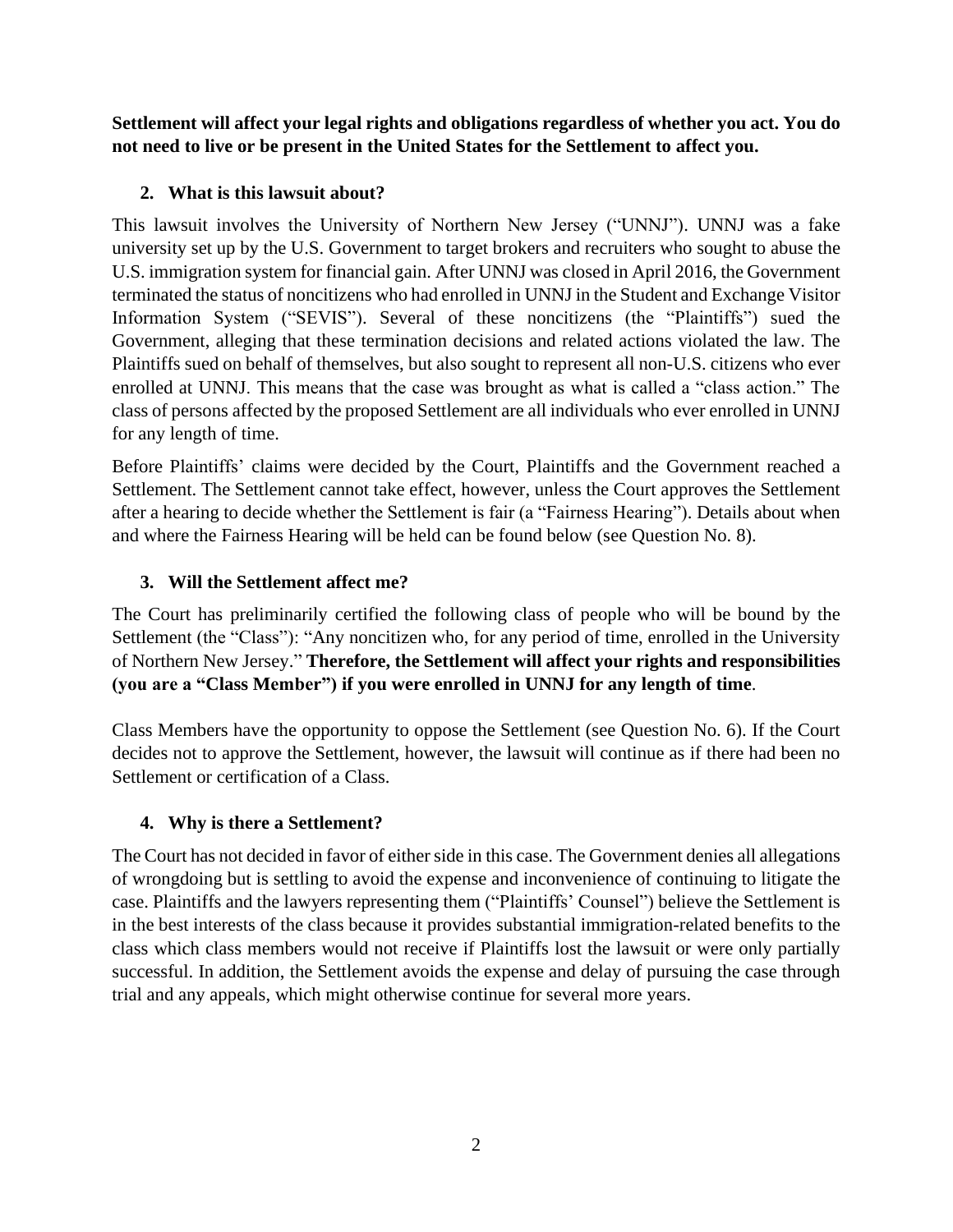#### **5. What does the Settlement do?**

The full Settlement Agreement is available at [www.kktplaw.com/UNNJClassAction](http://www.kktplaw.com/UNNJClassAction) or by contacting Plaintiffs' Counsel (see Question No. 7). The Settlement will not become effective unless the Court approves it after the Fairness Hearing.

Because the Settlement involves complex immigration issues, you may wish to consult with a lawyer to better understand how the Settlement will affect you individually. While you can contact Plaintiffs' Counsel if you have general questions about the Settlement (see Question No. 7), Plaintiffs' Counsel cannot answer questions about individual cases. If you wish for a lawyer to review your individual case and explain to you how the Settlement might impact you individually, you must hire that lawyer separately.

Below is a summary of the Settlement's key terms. Broadly speaking, the Settlement does four things: (A) provides class members with some protections that relate to immigration benefits; (B) requires some class members to take certain actions within fixed deadlines; (C) bars future lawsuits relating to UNNJ; and (D) compensates Plaintiffs' Counsel for some of the fees and expenses incurred in this lawsuit.

#### **A. Benefits of the Settlement for Class Members**

The Settlement sets out the way that administrative immigration proceedings and adjudications will proceed for Class Members. Some of the terms in the Settlement apply in the same way to all Class Members, while some terms apply in different ways to Class Members depending on their current immigration status. These differences are noted below.

The benefits of the Settlement are as follows:

• **The Government will not rely on your UNNJ enrollment to find you inadmissible or deportable**. The Government will not rely on UNNJ enrollment<sup>2</sup> to find you inadmissible to the United States for committing fraud or making a material misrepresentation, or deportable from the United States for failing to maintain lawful status, unless the Government has evidence of violations of the law or of your ineligibility apart from your UNNJ enrollment.<sup>3</sup> If the Government

<sup>&</sup>lt;sup>2</sup> The Settlement defines "UNNJ enrollment" to mean "initial enrollment in UNNJ and any matters, actions, materials, statements, or other information arising from, relating to, made from, or obtained through that enrollment." However, "[t]he mere fact that a matter, action, material, statement, or other information arose or was created after such UNNJ enrollment, based on the date of such subsequent matter, action, material, statement, or other information alone, is not enough to demonstrate that it was 'arising from, relating to, made from, or obtained through' that enrollment."

<sup>&</sup>lt;sup>3</sup> Such evidence includes, but is not limited to: (a) affirmative misrepresentations made to any government official about full completion of a degree program/graduation at UNNJ; (b) written statements signed by a class member which assert that the class member attended classes at UNNJ (but not including any misrepresentations contained in documents allegedly created by UNNJ such as transcripts or attendance sheets); (c) material misrepresentations about employment history at any time, before or after UNNJ enrollment; (d) material misrepresentations about marital status or any other material biographic details or identifiers; or (e) evidence pertaining to a limited number of class members who engaged in "broker conduct," as defined in the Settlement Agreement.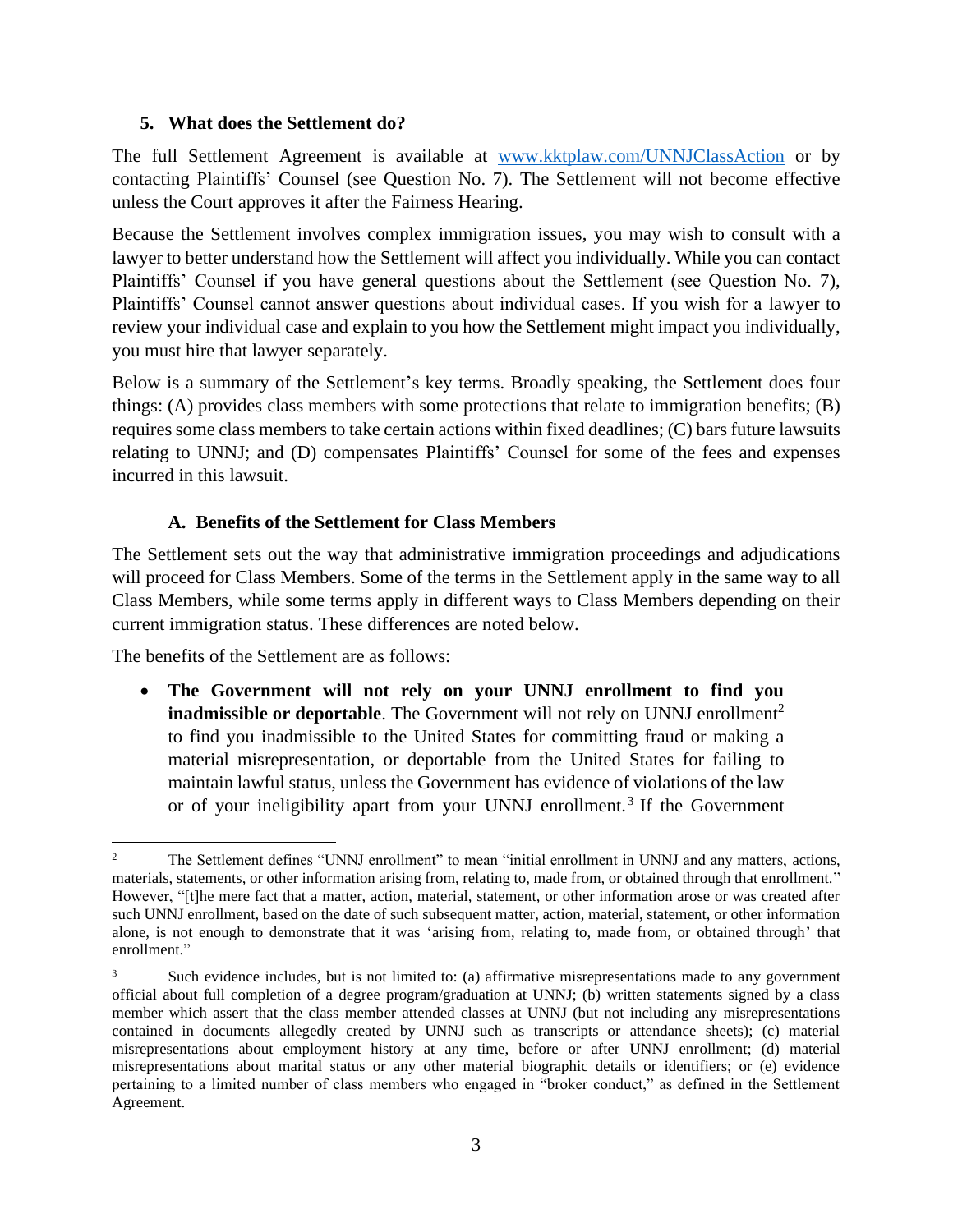intends to rely on such evidence relating to UNNJ to deny you immigration benefits, it must provide you with a copy of the evidence and an opportunity to rebut it.

- **The Government will not deny you immigration benefits based on your UNNJ enrollment.** If the Government has previously denied you immigration benefits based on your UNNJ enrollment, those denials will not negatively impact any future application for immigration benefits you may file.
- **You can retract any UNNJ-related misrepresentations made before UNNJ's closure**. If you made a misrepresentation relating to UNNJ before UNNJ's closure on April 5, 2016, the Government will not consider that misrepresentation to be "material" (and therefore will not find you inadmissible based on the misrepresentation) if you retract or correct the misrepresentation in a later filing, application, or interview.
- **If you are in removal proceedings or a final order of removal was issued against you, DHS will move to dismiss your removal proceedings**.

| If $\dots$                                                 | Then $\ldots$                                                                                                                                         |
|------------------------------------------------------------|-------------------------------------------------------------------------------------------------------------------------------------------------------|
| You are currently in removal<br>(deportation) proceedings. | DHS will file a motion to dismiss those<br>proceedings within 120 days of the date the<br>Court grants final approval of the Settlement. <sup>4</sup> |
| A final order of removal<br>was<br>entered against you.    | DHS will move to reopen and dismiss your<br>removal proceedings within 120 days of the<br>date the Court grants final approval of the<br>Settlement.  |

The action DHS will take is summarized in this table:

If an immigration judge denies DHS's motion to reopen or to dismiss your removal proceedings, then DHS will appeal that denial to the Board of Immigration Appeals, and you should not oppose DHS's appeal.

(If you were granted voluntary departure and departed the United States during the time allotted, DHS will not move to reopen the grant of voluntary departure).

• **The Government will not consider you to have accrued unlawful presence or to be out of lawful status during a defined time period**. The Government will not consider you to have accrued unlawful presence for the time period described in the table below. In addition, you will not be considered ineligible for immigration benefits that require maintenance of lawful immigration status (or to be in lawful status at the time the application is filed) for matters arising during that time period.

<sup>4</sup> If you don't want DHS to dismiss your removal proceedings, you must follow the procedures described in Question 8 below.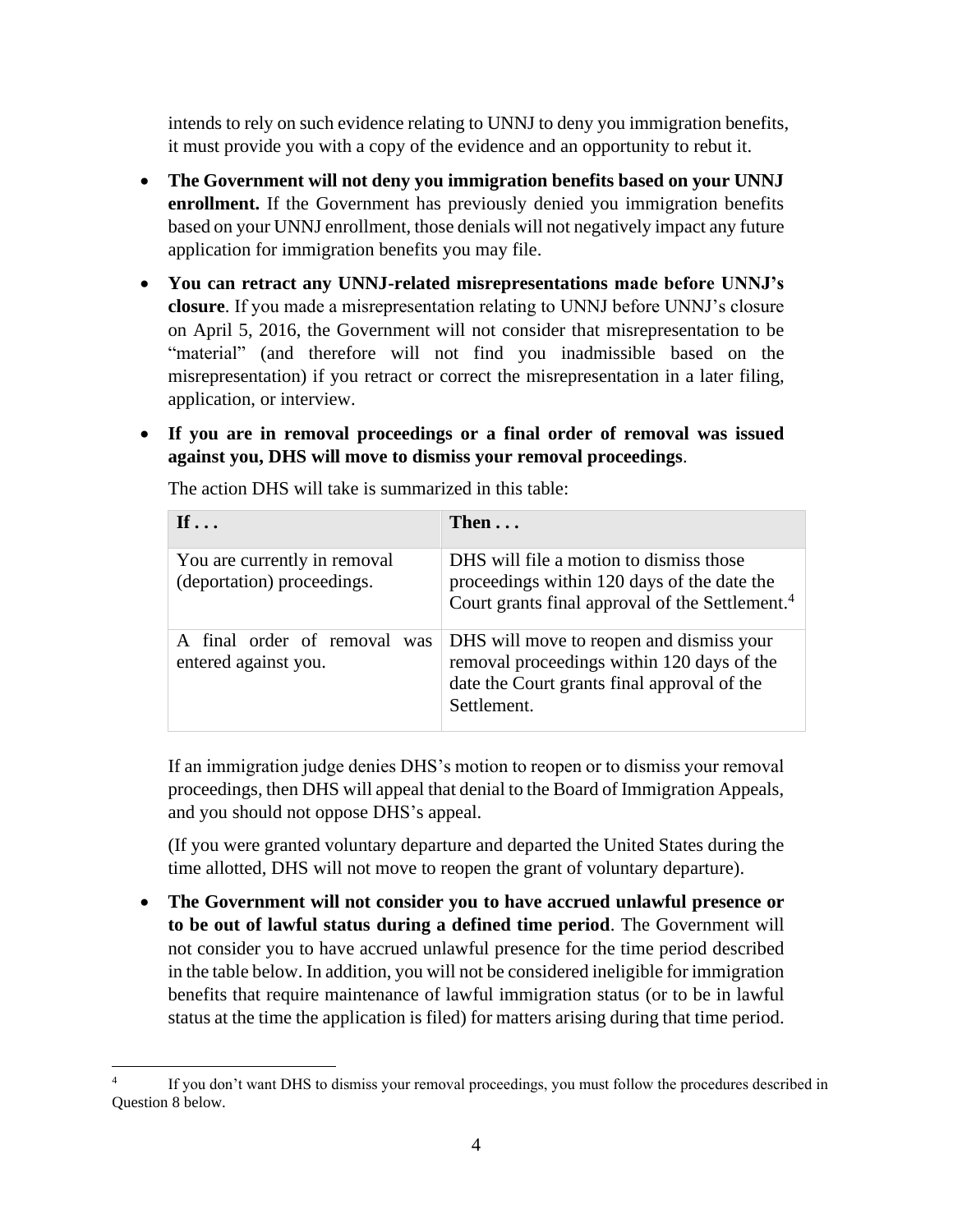This means that, in all future applications for immigration benefits, you will be considered to have been in lawful status during the time period listed below:

| If $\ldots$                                                                                                                                                  | Then $\ldots$                                                                                                                                                     |
|--------------------------------------------------------------------------------------------------------------------------------------------------------------|-------------------------------------------------------------------------------------------------------------------------------------------------------------------|
| You are not currently in removal<br>(deportation) proceedings and were<br>never issued a final order of<br>removal on account of your<br>enrollment in UNNJ. | The time period runs from the date you<br>enrolled in UNNJ through 180 days after<br>the date the Court approves the<br>Settlement.                               |
| You are currently in removal<br>(deportation) proceedings or were<br>issued a final order of removal on<br>account of your enrollment in UNNJ.               | The time period runs from the date you<br>enrolled in UNNJ through 180 days after<br>the date your removal proceedings are<br>dismissed pursuant to DHS's motion. |

- **DHS will expedite applications for immigration benefits filed during the time period described above**. Applications for immigration benefits that are filed within the applicable time period described above (or which are pending when the Settlement is approved by the Court) will be adjudicated on an expedited basis as follows:
	- $\circ$  DHS will take initial action on such applications within 120 days of filing (or 120 days after the Court approves the Settlement for applications that are already pending an initial action).
	- o If DHS issues a Request for Evidence ("RFE") or a Notice of Intent to Deny ("NOID"), it will take further adjudicative action within 90 days of DHS's receipt of your response to the RFE or NOID.

Such expedited adjudication will not apply to applications for immigration benefits filed after the time period described above. This expedited adjudication also does not apply to applications for asylum.

• **You can apply for reinstatement to student status if you are admitted to a new school and meet other requirements**. DHS will apply special adjudication procedures to applications for reinstatement to student status (Form I-539) that are pending when the Court approves the Settlement or that are filed within 180 days thereafter. DHS will adjudicate such applications without regard to the standard five-month filing window, your previous lack of status, or a prior denial of reinstatement. In addition, the requirements of 8 C.F.R.  $\S 214.2(f)(16)(i)(A)$ (relating to maintenance of lawful status) and  $\S 214.2(f)(16)(i)$  (requiring that any violation of status be beyond the applicant's control) will be deemed satisfied for such applications. However, your application still must include a valid Form I-20 issued from a qualifying educational institution and comply with all other requirements for reinstatement. Additionally, reinstatements are a discretionary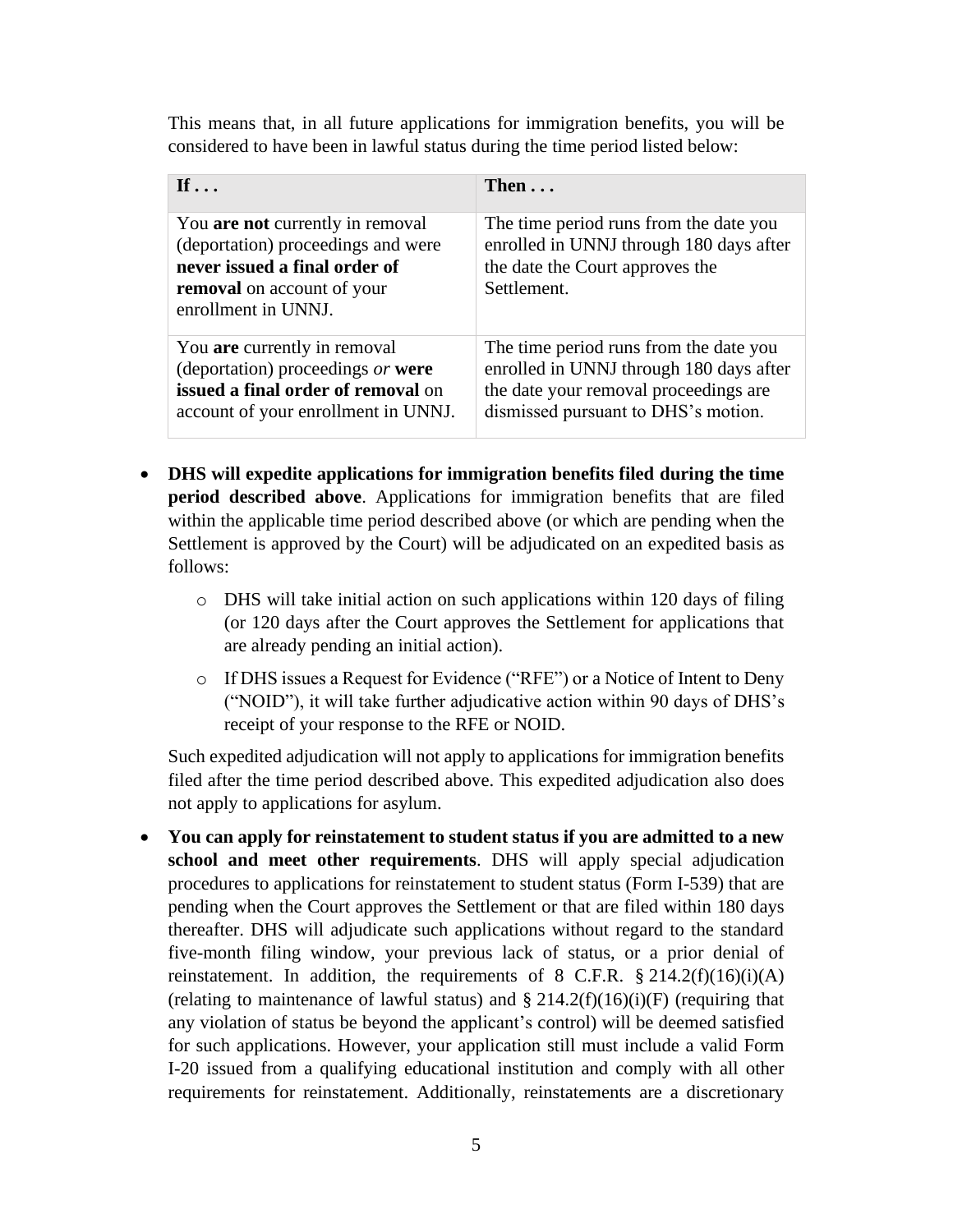immigration benefit. DHS can consider any misconduct or violations of a class member before or after UNNJ enrollment (but not including UNNJ enrollment) in the exercise of discretion on a case-by-case basis.

- **Rescinding of status-termination letters**. Many class members received letters in April 2016 advising that their SEVIS records and I-20 forms issued by UNNJ were set to "Terminated status" on account of their "fraudulent enrollment" in UNNJ. These letters will be treated as rescinded, will be without continuing legal force or effect, and will not be used to take adverse action against class members.
- **Modification of records and investigative databases**. DHS will modify certain Government databases to remove references to "fraud," including any findings of fraud-related inadmissibility, that arose from UNNJ enrollment. These database changes will also reflect that:
	- o UNNJ enrollment alone cannot be used to find that a class member is inadmissible for fraud or material misrepresentation;
	- o UNNJ enrollment cannot be used to find that a class member is deportable for failure to remain in lawful status; and
	- o Prior immigration-benefit denials, inadmissibility findings, or deportability findings based on a class member's UNNJ enrollment will not prevent future immigration-benefit approvals.

### **B. Class Member Obligations**

The Settlement requires class members to take certain actions (some within fixed deadlines) and imposes certain consequences for failing to comply with the obligations:

• **If you are in the United States without lawful status or permission to remain in the United States, <sup>5</sup> you must apply for immigration benefits or depart the United States within a set time period—otherwise, you may be subject to removal (deportation) proceedings**. The Settlement defines a time period during which class members will not be considered to have accrued unlawful presence or to be in unlawful status. This will allow you to qualify for immigration benefits that require lawful status at the time of filing. However, if you do not apply for an immigration benefit or depart the United States by the end of the time period set forth below, you will then be considered without lawful status and will begin accruing unlawful presence.

The fixed time periods during which you must either apply for immigration benefits or depart the United States are set forth in the following table:

<sup>5</sup> For purposes of the Settlement, you have "permission to remain in the United States" if you have been granted such permission through an adjudication by DHS—for example, a grant of Deferred Action for Childhood Arrivals ("DACA") or Temporary Protected Status ("TPS"). It does not, however, include the administrative closure or dismissal of removal proceedings in the exercise of prosecutorial discretion.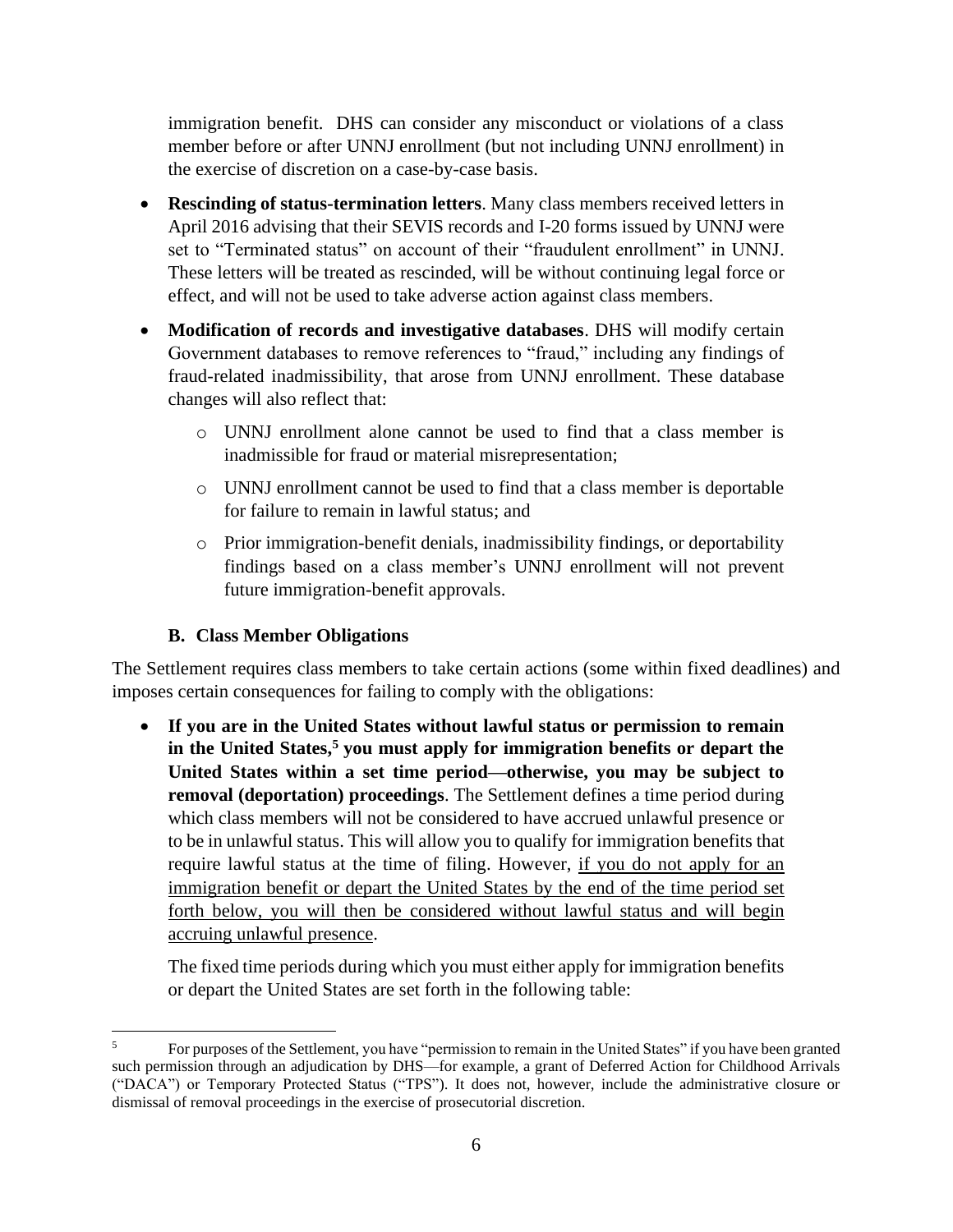| If $\ldots$                                                                                                                                               | Then $\ldots$                                                                                                                                                                  |
|-----------------------------------------------------------------------------------------------------------------------------------------------------------|--------------------------------------------------------------------------------------------------------------------------------------------------------------------------------|
| You are not currently in removal<br>(deportation) proceedings and were<br>never issued a final order of removal on<br>account of your enrollment in UNNJ. | You must apply for immigration benefits<br>or depart the United States within 180<br>days from the date the Court approves<br>the Settlement.                                  |
| You are currently in removal<br>(deportation) proceedings or were<br>issued a final order of removal on<br>account of your enrollment in UNNJ.            | You must apply for immigration<br>benefits or depart the United States<br>within 180 days from the date your<br>removal proceedings are dismissed<br>pursuant to DHS's motion. |

Under the Settlement, "immigration benefits" includes any benefit under the Immigration and Nationality Act, including adjustment of status (or a "green card"); change of nonimmigrant status; extension of nonimmigrant status; and reinstatement of student status. However, for an immigration benefit to satisfy the requirements of this paragraph, you must be "prima facie" eligible (that is, you must appear to meet the eligibility requirements for the benefit at the time of filing). In addition (if applicable) a visa number must be available to you at the time the application is filed. 6

If DHS denies your application and you exhaust all agency appeals, DHS may put you in removal proceedings to seek your deportation. Likewise, DHS may put you in removal proceedings to seek your deportation if you fail to apply for an immigration benefit or depart the United States within the time period described above.

- **When you apply for immigration benefits in the future, you must alert the Government that you are a class member**. If in the future you apply for immigration benefits that ask about periods of presence in the United States and/or work authorization, you must identify yourself as a class member and reference the terms of paragraph II.F of the Settlement Agreement (titled "No Accrual of Unlawful Presence or Failure to Maintain Lawful Status") in your application. You must do this to ensure that the Government decides your case consistent with the Settlement.
- **If you have been assigned more than one alien registration number ("A number"), you must list all such A numbers on all future immigration-related applications or correspondence that require A numbers to be listed**. You must

<sup>6</sup> For applicants for adjustment of status (a "green card") under family- or employment-based preference categories, a visa number must be "available" according to the U.S. Department of State's Visa Bulletin. The Visa Bulletin is published by the U.S. Department of State each month at this website: [https://travel.state.gov/content/travel/en/legal/visa-law0/visa-bulletin.html.](https://travel.state.gov/content/travel/en/legal/visa-law0/visa-bulletin.html)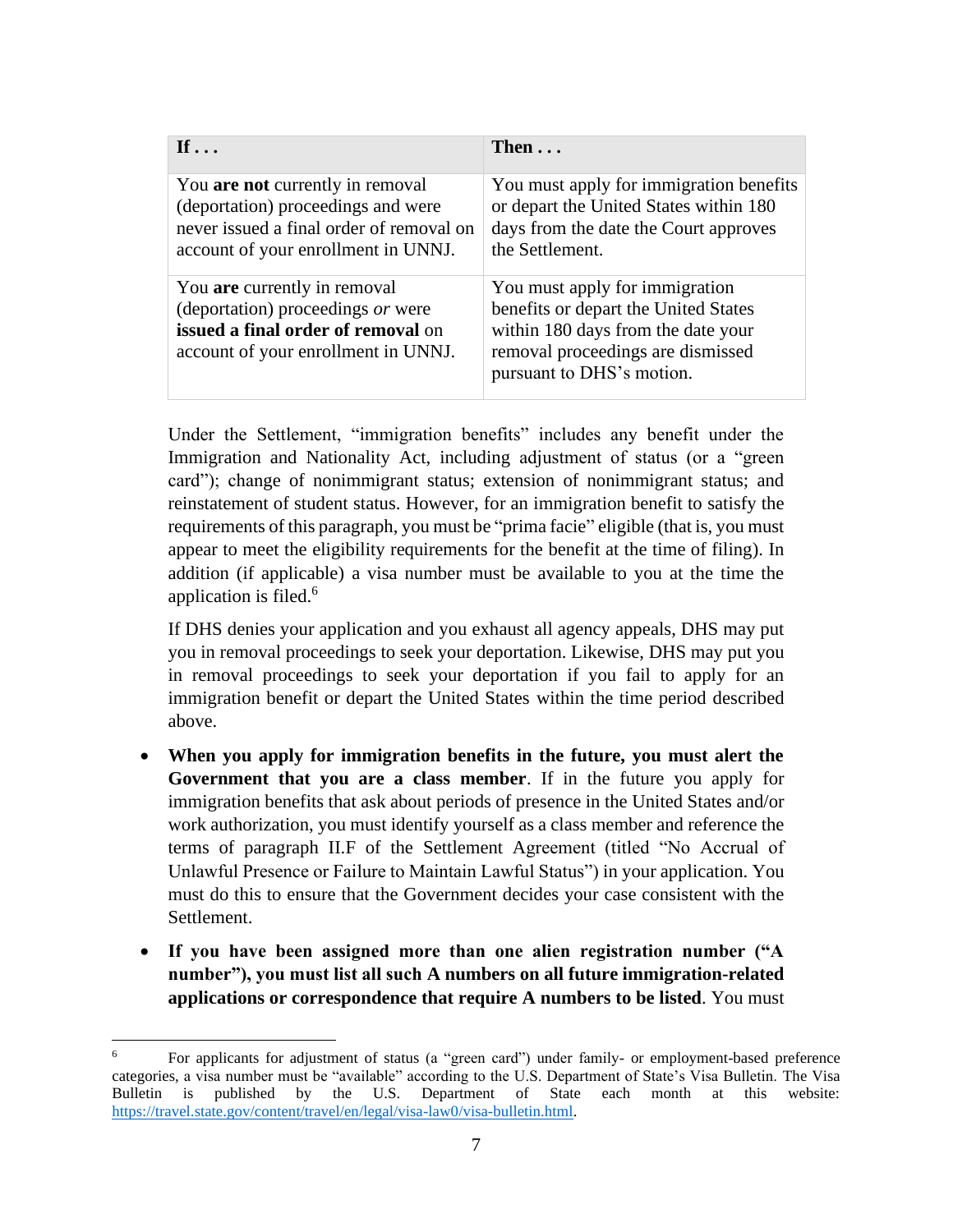do this to ensure that the Government decides your case consistent with the Settlement.

- **You must notify DHS if you are in removal proceedings and do not want those proceedings dismissed**. As noted above, DHS will generally move to dismiss pending removal proceedings that are based on a class member's UNNJ enrollment. However, **if you do not want your removal proceedings dismissed**, you must notify DHS by contacting the OPLA Newark (Elizabeth) Duty Attorney at [OPLA-](mailto:OPLA-Elizabeth-DutyAttorney@ice.dhs.gov)[Elizabeth-DutyAttorney@ice.dhs.gov,](mailto:OPLA-Elizabeth-DutyAttorney@ice.dhs.gov) using the subject line: "DONG SETTLEMENT MTD OPT-OUT." **You must notify DHS within 30 days of your receipt of this notice if you do not want DHS to move to dismiss your removal proceedings.**
- **You must try to resolve any disputes with the Government before seeking enforcement of the Settlement with the Court**. If you believe the Government has violated the Settlement, you must try to resolve the dispute using the procedures described below before seeking judicial enforcement of the Settlement.
	- o If you believe **DHS** has violated the Settlement, you must contact [DongSettlement@dhs.gov.](mailto:DongSettlement@dhs.gov) Your message should explain why you think DHS violated the Settlement. DHS will respond within 30 days if you are not detained and within 15 days if you are detained. A copy of whatever you send to DHS should also be sent to Plaintiffs' Counsel (see Question No. 7 for Plaintiff Counsel's contact information).
	- o If you believe the **Department of State** has violated the Settlement, you must contact [LegalNet@state.gov](mailto:LegalNet@state.gov) using the subject line: **UNNJ SETTLEMENT AGREEMENT COMPLIANCE DISPUTE, [FULL NAME], [DOB], [VISA CASE NO.], [PASSPORT NO.]**. Your message should explain why you think the Department of State violated the Settlement. The Department of State will provide a written response within 60 days. A copy of whatever you send to the Department of State should also be sent to Plaintiffs' Counsel (see Question No. 7 for Plaintiff Counsel's contact information).
	- o If after receiving a response you still believe the Government has violated the Settlement, you may contact Plaintiffs' Counsel to seek judicial enforcement of the Settlement (see Question No. 7 for Plaintiffs' Counsel's contact information). A class member who wishes to seek judicial enforcement of the Settlement must seek such enforcement through Plaintiffs' Counsel.
	- o **You can't submit a request for dispute resolution before the Court approves the Settlement. If you do so, you will not receive a response and your request will be discarded**.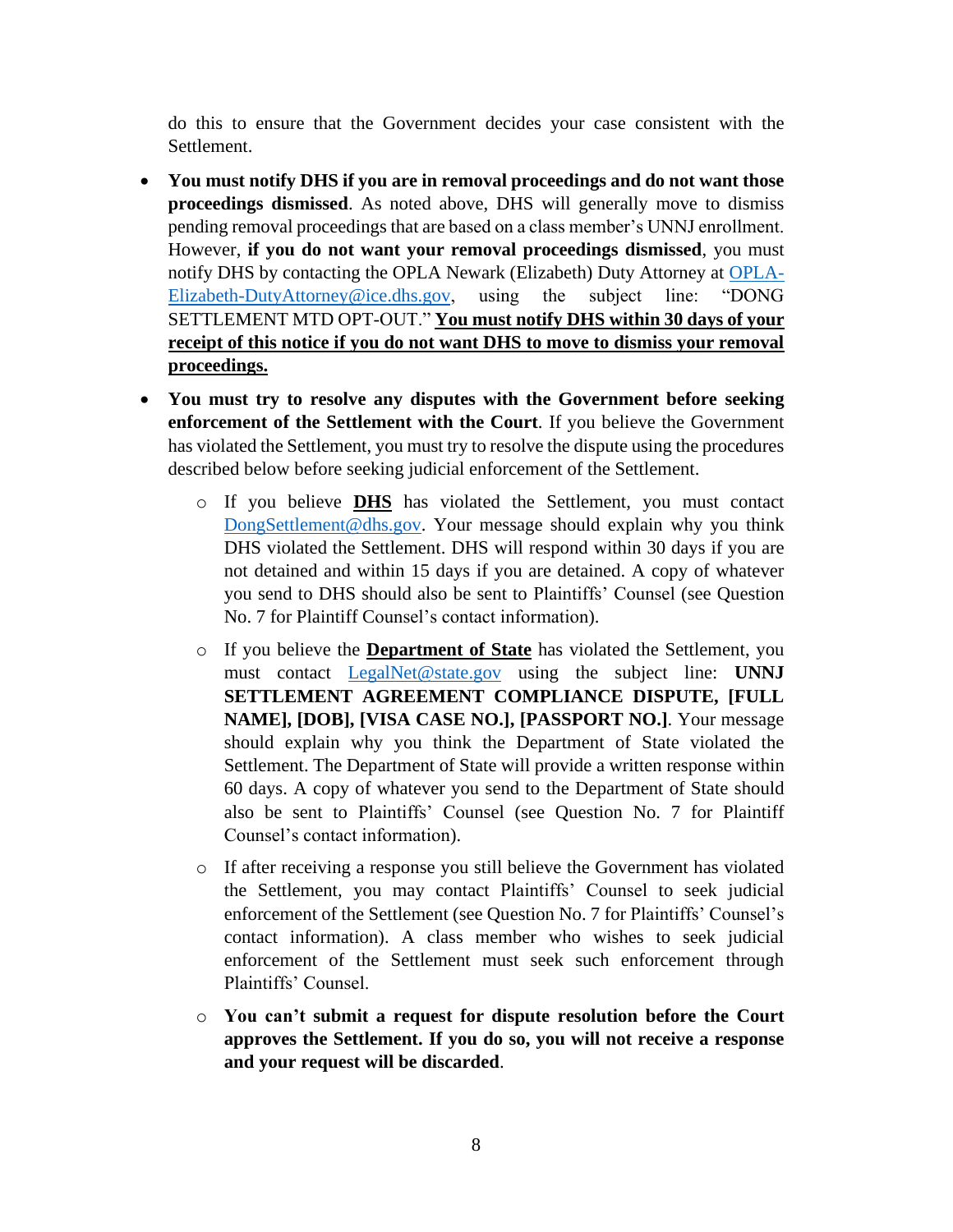#### **C. Release of All Pending and Future Claims Related to UNNJ Enrollment**

If approved, the Settlement will release the U.S. Government, as well as all Government employees and contractors, from liability for all claims that relate to UNNJ enrollment or matters arising out of such enrollment that existed prior to the Court's approval of the Settlement, whether known or unknown. This broad release includes all claims for declaratory or equitable relief (including injunctive relief) as well as claims for money damages.

The Settlement, however, allows you to bring an individualized claim concerning a custody (detention) decision or the denial or revocation of an immigration benefit.

#### **D. Attorneys' Fees and Costs under the Equal Access to Justice Act.**

The Government will pay Plaintiffs' Counsel \$450,000 to settle all claims to attorneys' fees and costs under the Equal Access to Justice Act ("EAJA"). This amount represents a fraction of the fees and costs which Plaintiffs' Counsel has incurred and would otherwise seek to recover.

#### **6. What do I need to do now?**

If you are satisfied with the proposed Settlement, you don't have to do anything at this time. **However, you should chec[k www.kktplaw.com/UNNJClassAction](http://www.kktplaw.com/UNNJClassAction) after the Fairness Hearing on May 2, 2022 and periodically thereafter to confirm whether the Court approves the**  Settlement. As explained above, final approval of the Settlement triggers the Settlement's protections and benefits, as well as certain obligations and deadlines you must comply with.

You cannot "opt out" or exclude yourself from the Settlement. If the Settlement is approved by the Court, you will be bound by the Settlement if you meet the definition of a Class Member. However, if you **are not** satisfied with the proposed Settlement, **you may object** and explain why you do not like the proposed Settlement by submitting your objection in writing to both Plaintiffs' Counsel and Defendants' Counsel at:

| <b>Plaintiffs' Counsel:</b>                                                                                                       | <b>Defendants' Counsel:</b>                                                                                                                                                      |
|-----------------------------------------------------------------------------------------------------------------------------------|----------------------------------------------------------------------------------------------------------------------------------------------------------------------------------|
| Kurzban Kurzban Tetzeli & Pratt, P.A.<br><b>ATTN: UNNJ Class Action Objection</b><br>131 Madeira Avenue<br>Coral Gables, FL 33134 | United States Attorney's Office for the<br>District of New Jersey, Civil Division<br><b>ATTN: UNNJ Class Action Objection</b><br>970 Broad Street, Suite 700<br>Newark, NJ 07102 |

Specifically, you can ask the Court to deny approval by filing an objection. You cannot ask the Court to order a different settlement; the Court can only approve or reject the proposed Settlement. If the Court denies approval, this lawsuit will continue. If that is what you want to happen, you must object.

Your objection **must be received** by both Plaintiffs' Counsel and Defendants' Counsel no later than **April 4, 2022**. Any objection must be in writing. All objections and supporting papers must (a) clearly identify the case name and number (*Dong et al. v. Johnson et al.*, Civil Case No. 17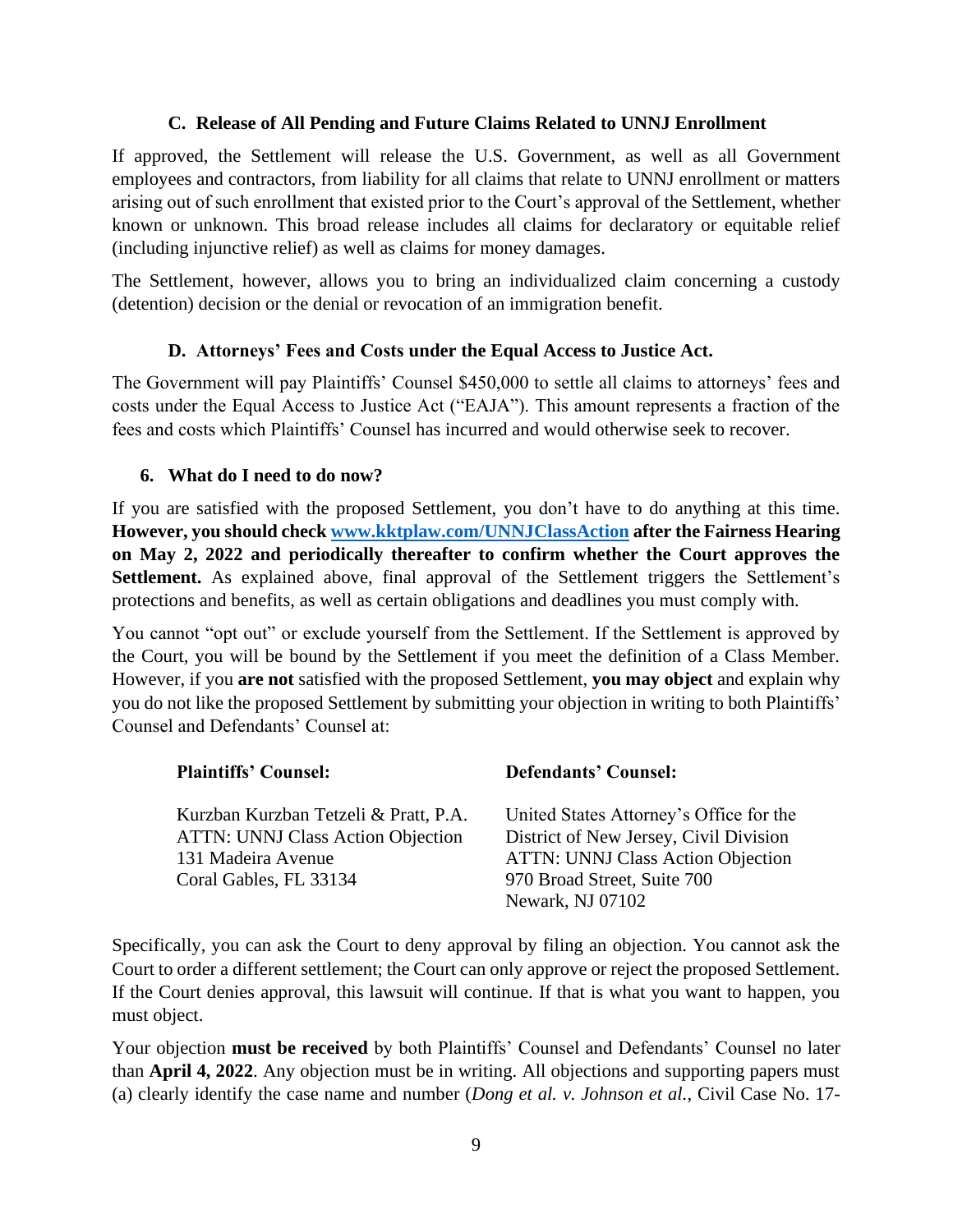2092-ES-JSA), (b) include the class member's full name, current address and telephone number (or the address and telephone number of the class member's legal representative); (c) include the class member's A number (if one exists); and (d) explain why the class member objects to the Settlement.

If you file a timely written objection that complies with the requirements above, you may, but are not required to, appear at the Fairness Hearing, either in person or through your own attorney (see Question No. 8 for more details on the Fairness Hearing).

### **7. Who represents the class?**

The Court has appointed the law firm Kurzban Kurzban Tetzeli & Pratt, P.A., and its attorneys Ira J. Kurzban, Edward F. Ramos, and Elizabeth Montano, to represent all class members in this litigation. If you have any questions about this case, you can email **UNNJClassAction@kktplaw.com**, or contact Plaintiffs' Counsel by phone at (305) 444-0060.

While Plaintiffs' Counsel represents your interests as a class member in this litigation, they do not represent you in any individual immigration matter, including applications for immigration benefits with DHS or in removal (deportation) proceedings before an immigration judge. If you want a lawyer to represent you in these matters, you are responsible for hiring that lawyer separately.

### **8. When and where will the Court hold a hearing on the fairness of the Settlement?**

The Court has scheduled a Fairness Hearing for **May 2, 2022 at 12:00pm** in **Courtroom 5A, U.S. District Court, 50 Walnut St., Newark, NJ 07102**. Due to the ongoing COVID-19 pandemic, the Court may later decide to hold the Fairness Hearing via Zoom videoconference. Any updates from the Court as to whether the Fairness Hearing will be held in person or via Zoom will be announced on the website of Plaintiffs' Counsel: [www.kktplaw.com/UNNJClassAction.](http://www.kktplaw.com/UNNJClassAction)

At the hearing, the Court will decide if the Settlement is fair, reasonable, and adequate. If the Court approves the Settlement, the Settlement will become effective on the date of approval. If the Court rejects the Settlement, the parties will continue to litigate the case. At the hearing, the Court will hear any comments, objections, and arguments concerning the fairness of the Settlement.

If you wish to speak at the Fairness Hearing, you must send written notice to Plaintiffs' Counsel and Defendants' Counsel using the addresses listed in Question No. 6 above. Your request should also include the information listed in Question No. 6 above. **Your request must be received no later than April 4, 2022.** If you intend to appear at the Fairness Hearing through your own attorney, your attorney will need to file a notice of intent to appear with the Court. You are responsible for hiring and paying that attorney.

**NOTE: This date, time and method of the Fairness Hearing are subject to change by Court Order without further notice. Please check the website of Plaintiffs' Counsel, [www.kktplaw.com/UNNJClassAction,](http://www.kktplaw.com/UNNJClassAction) for the latest information.**